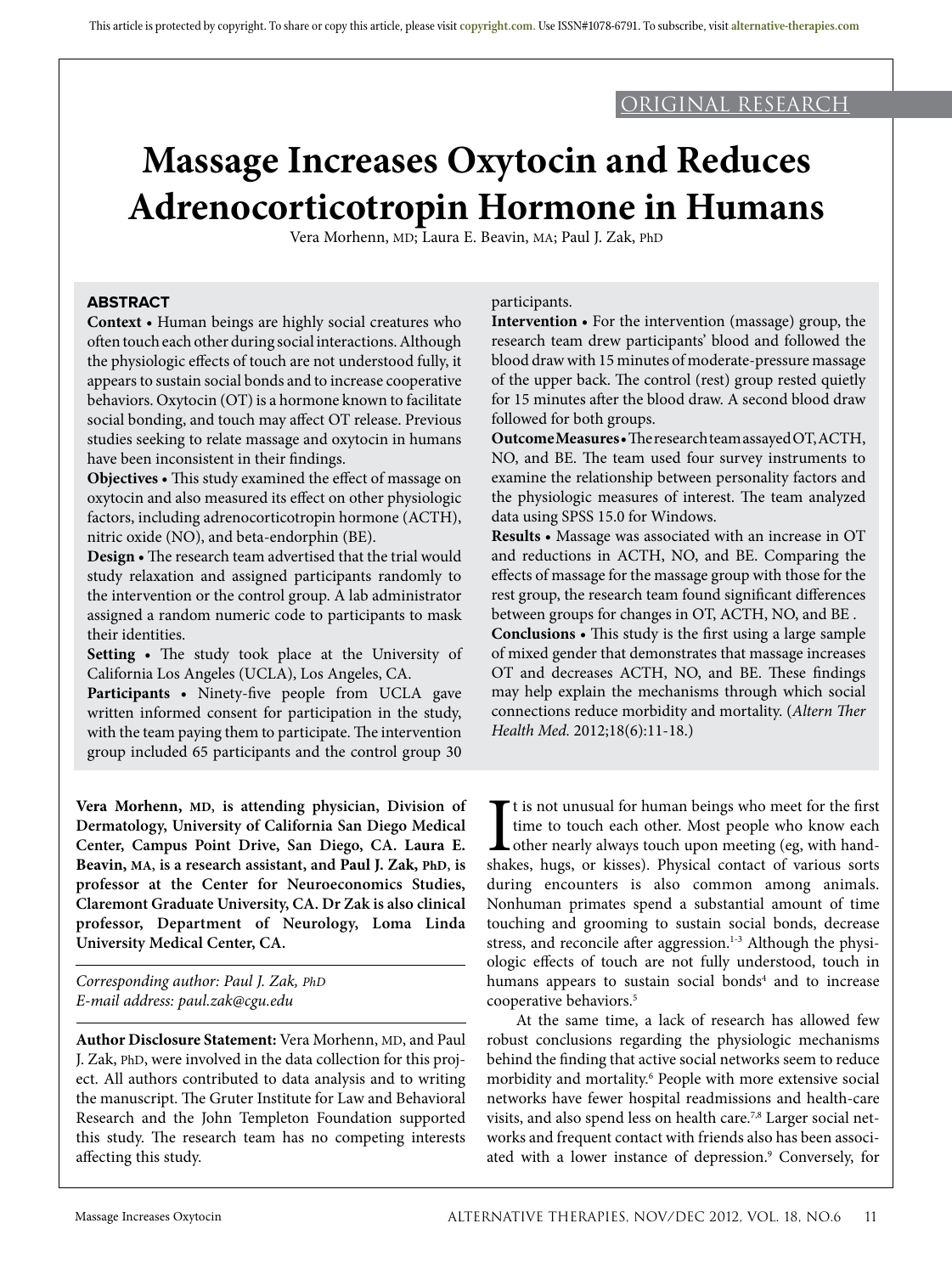those individuals with limited social networks, women have higher rates of psychiatric disorders while older males and females have a 60% increase in risk of dementia.10,11 The life expectancy for seniors with small social networks is shorter than for those who regularly participate in social activities.<sup>12-</sup> 14

Some researchers have linked the improved health outcomes for individuals with larger social networks to neuroendocrine changes as well as improvements in immune function. For example, social networks may protect health by buffering stress; chronic stress can suppress immune function.15,16 In part, the physiology of touch might explain why social networks reduce morbidity and mortality. In patients with hypertension, massage therapy decreased blood pressure and depression.17, 18 Massage also appears to decrease cortisol and increase dopamine and norepinephrine levels.4,19,20 In addition, Ironson et al have provided evidence that massage boosts the immune system in AIDS patients, increasing the number of natural killer cells as well as their activity.<sup>21</sup>

The current research examined the effect of touch on oxytocin (OT) release and associated physiologic factors that are part of the neural architecture of appropriate social behaviors.22 The research team's previous research showed that an intentional signal of trust, measured by a monetary transfer from one person to another, induced OT release in proportion to the amount of money received.<sup>23</sup> Preceding the monetary transfer with a 15-minute, moderate-pressure back massage increased the OT levels and the amount of reciprocity after receiving money denoting trust.<sup>5</sup>

In the current study, the research team examined whether massage alone would stimulate OT release. The team also measured the associated effects on adrenocorticotropin hormone (ACTH), nitric oxide (NO), and *β*-endorphin (BE), all of which are markers that interact with OT or that massage affects, according to previous research.

OT was the team's primary target because it acts as an anxiolytic and promotes social intercourse. 23,24 Several studies have shown that OT, measured in peripheral blood, increases when one is trusted and when one feels empathy.23,25,26 Studies that have infused OT into humans have shown that it increases trust, generosity, and eye gaze towards others.27-29 Trust, generosity, and empathy are important in sustaining social relationships.<sup>22</sup>

Some research has shown that stroking animals can induce OT release.<sup>30,31</sup> Unfortunately, the relationship between touch and OT release in humans is unreliable. Two small studies found no increase in OT after massage.<sup>32,33</sup> Relatedly, 10 minutes of hugging by a person's partner did not produce an acute effect on OT levels,<sup>34,35</sup> and a shoulder-and-neck massage by a partner did not elicit an OT change in women enduring a stressor.<sup>36</sup> A study examining married couples found that compared to a control group, a 4-week intervention involving 30 minutes of warm touch and massage three times a week was associated with higher levels of salivary but not plasma OT for both males and females.37 On the other

hand, a study comparing deep-pressure massage to light touch found that deep-pressure massage did not affect OT or ACTH, but that light touch led to a 27% increase in OT and a 24% decrease in ACTH in 24 participants.<sup>38</sup> The research team's previous work<sup>5</sup> showed only a trend relating massage and OT for a small number of participants  $(N = 24)$ . That study found that massage alone did not raise OT; rather, monetary transfers denoting trust produced an increase in OT. When the receipt of a monetary transfer denoting trust was coupled with massage, OT increased by 16% above the increase from trust alone.

The current trial sought to test whether massage alone would raise OT when studying a larger sample of volunteers. The research team hypothesized that 15 minutes of massage would raise OT, while rest alone would not change, or might even decrease, OT. The team also predicted that massage would decrease hypothalamic-pituitary-adrenal (HPA) axis activity, as several studies have found. 39 Studies have shown that elevated stress responses $40,41$  and social isolation $42,43$  are associated with cardiovascular disease and increased morbidity and mortality. Although elevated cortisol is associated with stress, cortisol does not begin to rise until about 10 minutes after stimulation and ACTH release precedes it.<sup>44</sup> Because of the 15-minute massage stimulus that the current study used, the research team selected ACTH as a measure of stress.45 The team hypothesized that massage would reduce ACTH.

The research team also assayed two additional physiological factors that may be involved in the response to massage. The team assayed BE because it is an endogenous opioid, and keratinocytes can produce it. Researchers have proposed that BE synthesis may be a mechanism by which massage reduces pain.46 Furthermore, Foley et al have linked BE to the relaxation and feelings of well-being that accompany massage.<sup>47</sup> A study that investigated the impact of skinto-skin touch between mothers and infants showed that BE decreased in infants after touch.<sup>48</sup> Previous tests of the relationship between BE and massage, however, have produced mixed results.46,49 Studies also have linked BE to social-contact behaviors in animals, such as grooming.<sup>50,51</sup> In the current study, the research team predicted that BE would show a significant increase in participants who received massage. The team also assessed NO, an endothelium-derived relaxing factor, because keratinocytes produce and release it and because it causes smooth muscle relaxation.<sup>52</sup> NO release causes vasodilation and reduces cardiovascular tone.<sup>53</sup> Phagocytes also produce NO as part of the human immune response.54 The research team predicted that massage would increase NO because of the vasodilatation and relaxation that typically follow massage.<sup>55</sup>

## **METHODS**

#### **Participants**

The research team advertised that the trial would study relaxation. Ninety-six people from the University of California, Los Angeles (UCLA) gave written informed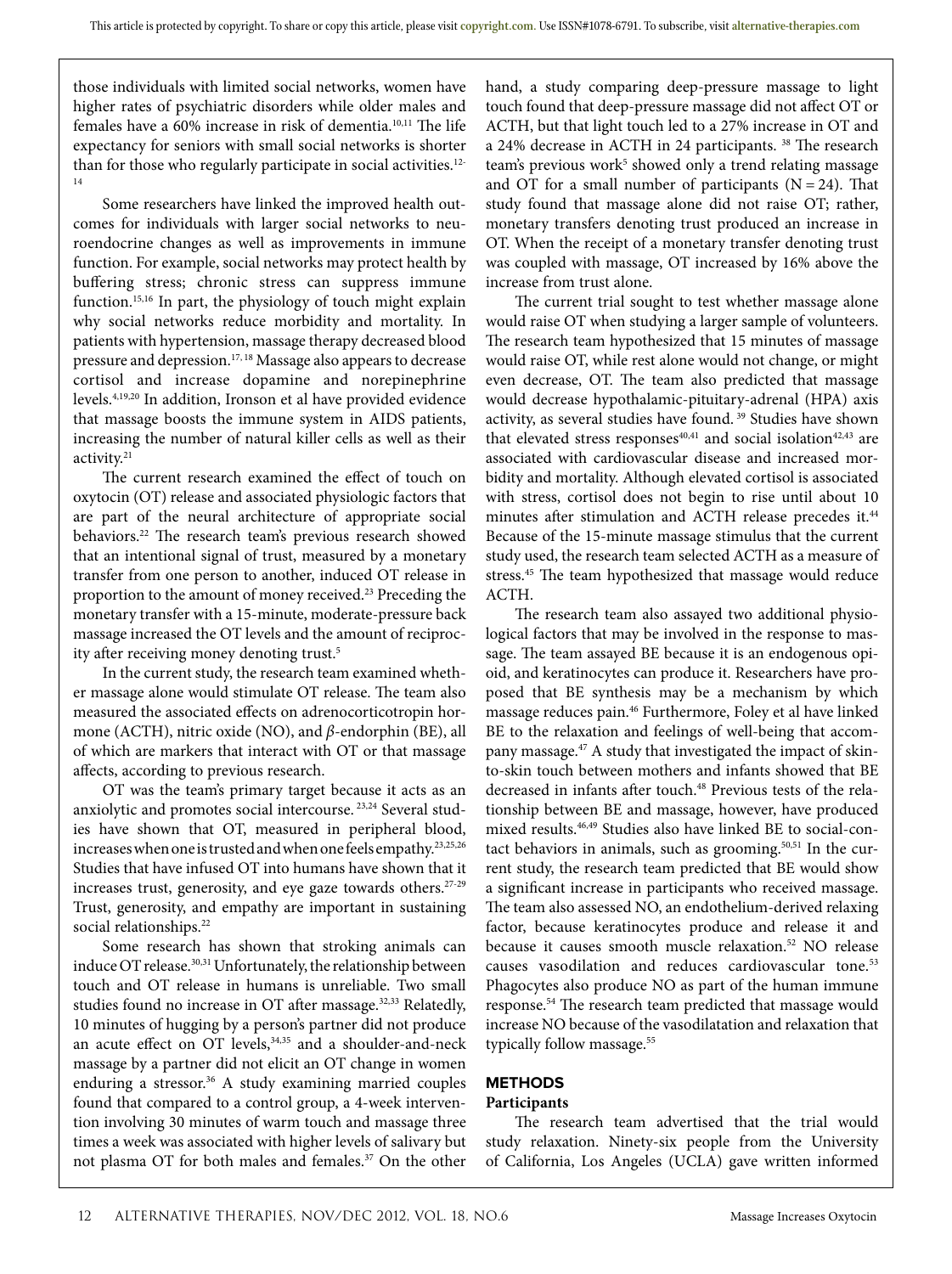consent for participation in the study, with the team paying them to participate. One participant in the massage group dropped out of the study after he became queasy during the first blood draw, leaving 95 in the final sample (mean age 21.36 years, SD=3.46). A rest condition served as the control, and to ensure the validity of the treatment, the team assigned more participants to the intervention condition than to the control. The research team assigned participants randomly to the intervention (massage) group  $(N = 65)$  or the control  $rest)$  group  $(N=30)$ .

The overall sample had 52.6% females, and about half of the participants in both groups were female (massage  $= 52.3\%$ ; rest  $= 53.3\%$ ). Each session of the experiment included 8 to 14 participants, to whom a lab administrator assigned a random numeric code to mask their identities. All sessions began at 10 AM to control for possible diurnal variations in physiologic measures and lasted about 1.5 hrs. The Institutional Review Boards at UCLA and Claremont Graduate University approved this study.

#### **Materials and Procedure**

To control the type of touch, the same three massage therapists massaged all participants in the intervention group. Participants in that group received 15 minutes of moderatepressure Swedish massage on their upper backs while lying prone on a massage table with their clothes on and shirts lifted to their shoulders**.** Massage took place in a semiprivate room, and one of three female, licensed massage therapists provided it. The research team instructed the therapists to minimize conversation with the participants, and the same therapists assisted in every session. The team informed participants in advance that they had asked the massage therapists not to converse with them. The team asked participants in the control group to rest by sitting in chairs for 15 minutes in the same rooms where participants in the massage group had received massages. The massage and rest sessions were run during different days, and the therapists removed the massage tables during the rest sessions to ensure that the control group did not know that participants in the massage group had received massages.

#### **Blood Draw**

After participants signed the informed consent, the research team took them to a private room for their first blood draw. A licensed phlebotomist drew 20 mL of blood from an antecubital vein for all participants. The phlebotomist drew two 8-mL, EDTA (ethylenediaminetetraacetic acid) wholeblood tubes and one serum-separator tube while maintaining a sterile field and using a Vacutainer. Some of the participants in the massage group  $(N = 41)$  and all of the participants in the rest group  $(N=30)$  participated in an economic task after the massage, as described in Morhenn et al (2008), and these participants had a second, 20-mL blood draw immediately following the completion of the task. Participants in the massage group who did not participate in the economic task  $(N=24)$  received their second blood draw immediately following the 15 minutes of massage.

After the phlebotomist drew the blood, the research team placed each tube on ice. The research team then placed the tubes in a refrigerated, clinical centrifuge; chilled them to 4°C; and spun them at 1500 rpm for 12 minutes. The team withdrew plasma and sera from the tubes using disposable pipettes and placed them into 2-mL microtubes with screw caps. The team immediately placed these tubes on dry ice and then transferred them to a -80°C freezer for storage until the assays were performed.

## **OUTCOME MEASURES**

#### **Assays**

OT, ACTH, and NO assays were done at the Endocrine Core Laboratory of the Yerkes National Primate Research Center at Emory University (Atlanta, GA) using commercially available kits. The team assayed OT using a competitive EIA kit from Assay Designs (Ann Arbor, MI). The team did not perform an extraction step before the assay, based on consultations with Assay Designs and on several analyses by the Biomarkers Core at Emory University. The research team's lab and other labs have used unextracted samples in previous studies.5,23,25,56 Unextracted OT is known to produce assay values for OT that are between 10 and 100 times higher than extracted values,<sup>57</sup> but the team's focus was on the change in OT; so this approach mitigated the effect. The inter- and intra-assay coefficients of variation were 7.48% at 484.68 pg/mL and 10.2% at 494.63 pg/mL (10 replicates), respectively.

The research team assayed ACTH using RIA kits from DiaSorin (Stillwater, MN). The inter- and intra-assay coefficients of variations for the first kit were 15.40% at 38.70 pg/ mL and 8.63% at 16.03 pg/mL (10 replicates) and for the second kit were 9.83% at 111.87 pg/mL and 2.94% at 87.77 pg/mL (10 replicates). Since NO is a gas, the research team could document only its breakdown products in serum. As a result, the nitrites in the serum were assayed using an ELISA kit from Bioassay Systems (Hayward, CA) with a 4% coefficient of variation. Lastly, the research team assayed BE with an EIA kit from Bachem (Torrance, CA), showing a 13.36% interassay coefficient of variation (6 replicates).

#### **Surveys**

The research team used four survey instruments to examine the relationship between personality factors and the physiologic measures of interest. These surveys included (1) the Affective Intensity Measure (AIM) that assesses the intensity with which people feel emotions,<sup>58</sup>  $(2)$  the Self Monitoring Scale that measures the ability to control emotional expressiveness to appropriately fit a situation,<sup>59</sup> (3) the Experiences in Close Relationships-Revised (ECR-R) that measures attachment styles, $60$  and (4) demographic and general attitude questions taken from Zak, Borja, Matzner, and Kurzban.61 The team included the surveys to assess the role of personality traits on changes in OT and other physiologic measures, if any.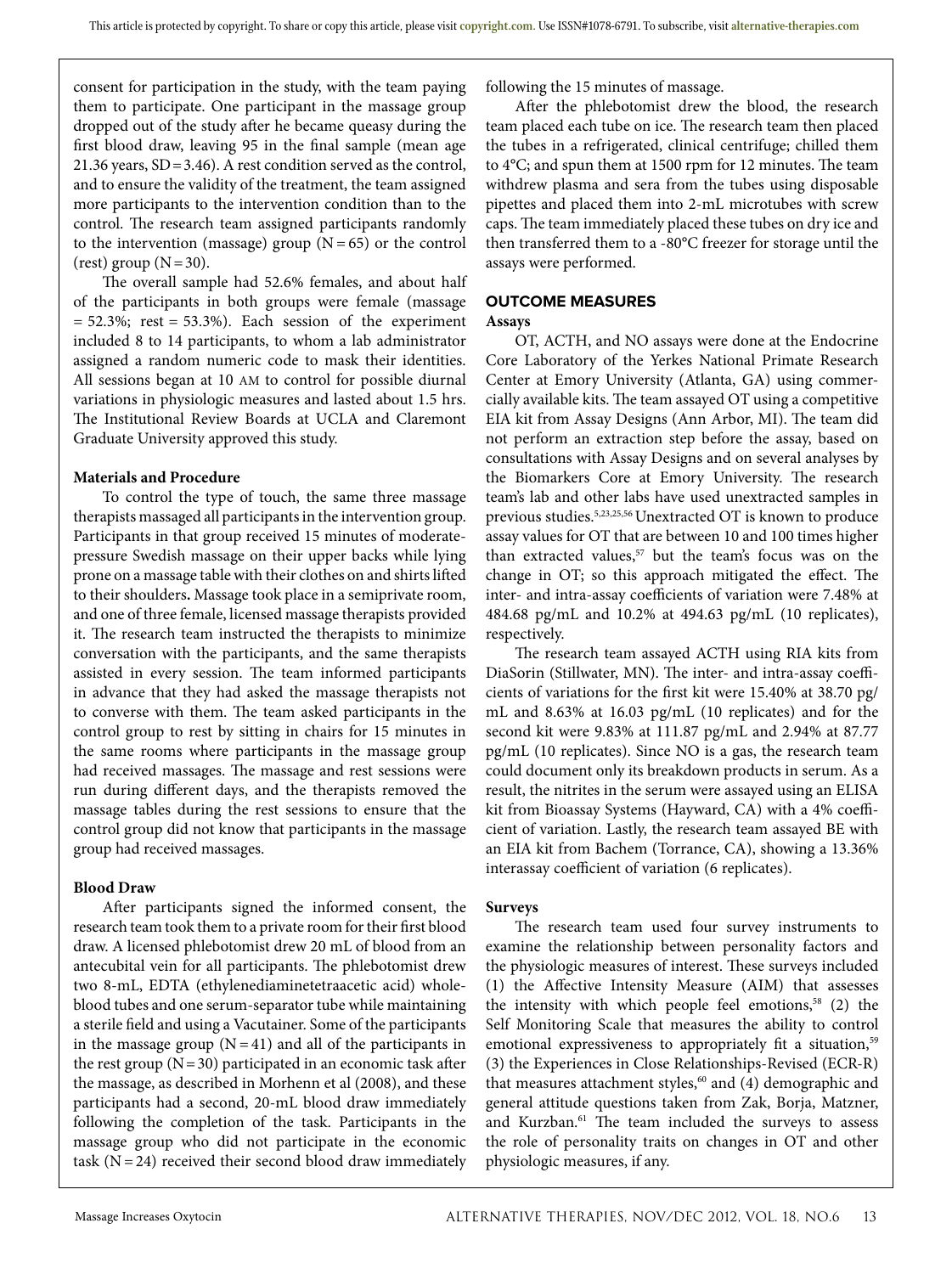

Comparison of average OT levels at baseline and at the second blood draw for participants who received massage and participants who rested, with SE bars. Massage was associated with a 17% rise in OT, which was a significant increase over basal levels (*P*<.001). The rest group had a 9% decrease in OT (*P*=.094). This difference shows that massage changes the release pattern of OT.

#### **Statistical Analysis**

The research team analyzed data using SPSS 15.0 for Windows (SPSS, Chicago, IL). A percentage of participants took part in an economic task called the trust game, as described in Morhenn et al, and this task involved a single monetary decision that studies have shown influences physiology.5, 25 To remove the effect of the monetary decision, the research team ran a least-squares regression on each physiologic measure, using a variable coding for participation in the task and a variable representing the monetary transfer as the two predictors. The team then saved the residuals and added them to the mean of each measure so that a subsequent value of a measure removed the effect of the monetarydecision task. The team performed this transformation only on measures from the second blood draw for participants who received monetary transfers; no transfers preceded the first blood draw. The research team used a battery of tests that showed that the statistical procedure used to remove the effect of the decision task was successful. See the appendix for this procedure. The team used paired *t* tests for within-subjects comparisons when applicable and nonparametric tests when the conditions for a *t* test were not satisfied. All reported values for *t* tests are two-tailed, unless otherwise specified. The research team tested for between-subjects effects, with regressions controlling for basal levels of physiologic measures. The team also ran repeated-measures ANOVAs, and the findings were identical to paired *t* tests (Appendix).

#### **RESULTS**

#### **Assays**

Basal OT is highly variable absent a stimulus for its release.62 Before performing between-group comparisons, the research team ran an ordinary least-squares (OLS) regression to confirm that basal OT for participants in both





Basal and poststimulus, mean ACTH with SE bars for participants who received massage and who rested. ACTH decreased 6% for the massage group  $(P < .01)$ , and increased 49% for the rest group  $(P < .001)$ . As with OT, massage appears to have changed the release pattern of ACTH.

groups was unrelated to treatment condition (*P* = .393). The team obtained the same result for basal values of the other physiologic measures (ACTH: *P* = .780; NO: *P* = .975; BE: *P*=.848). As a result, between-group comparisons are valid. In testing for differences between groups, the research team ran OLS regressions controlling for basal levels of each physiological measure and massage as a predictor of physiological measures at the second blood draw. The research team also used independent-samples *t* tests to determine whether a significant difference exists between groups for the change in physiological measures.

**OT Assays.** Consistent with the research team's primary hypothesis, the assays indicated that individuals receiving massages showed an increase in OT between baseline (M1  $= 190.37$  pg/mL, SD = 122.04) and the second blood draw  $(M2 = 223.50 \text{ pg/mL}$ ,  $SD = 127.16$ ) producing a significant change (*P*<.001). A similar comparison in the control group showed a decrease in OT that trended toward significance  $(M1=249.93 \text{ pg/mL}$ , SD = 173.51; M2 = 228.46 pg/mL, SD = 57.31; *P*= .094). See Figure 1.

Performing OLS regressions for the change in OT showed that massage was associated with higher OT compared to rest (*P*<.001) and that massage accounted for 2.8% of the variation in OT levels. A *t* test demonstrated that massage also accounted for the significant difference in the change in OT between the two groups (Massage:  $M = 33.13$ , SD=28.78; Rest: M=-21.47, SD=66.77; *P*<.001).

**ACTH Assays.** These assays found that ACTH decreased in those who received massage  $(M1 = 59.57 \text{ pg/mL}$ , SD=55.30; M2=56.14 pg/mL, SD=57.31; *P*=.012). For participants who rested, levels of ACTH increased (M1 = 44.59 pg/mL:, SD=30.78; M2=66.41 pg/mL, SD=38.51; *P*<.001). See Figure 2.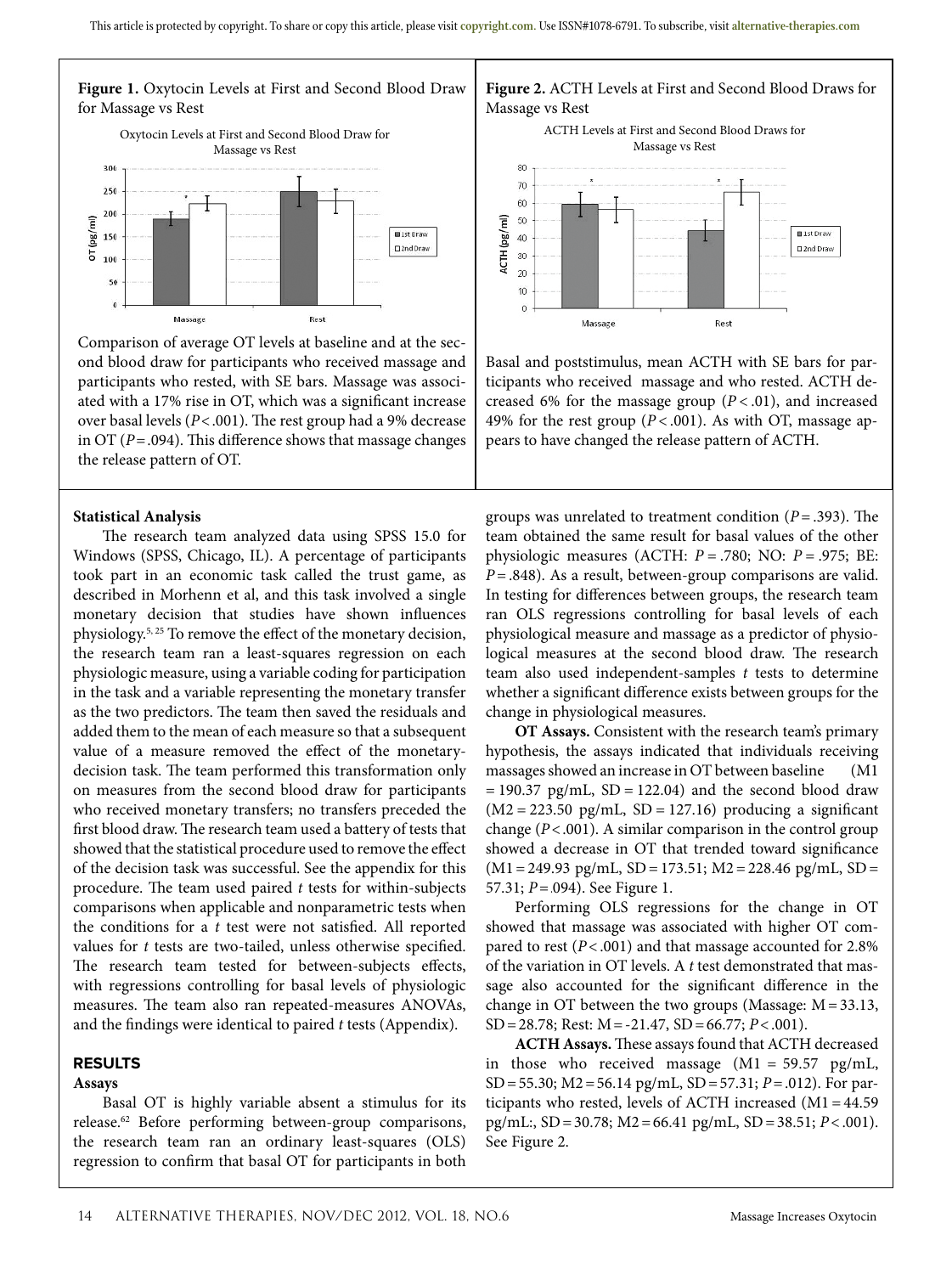

Massage was associated with a 35% decrease in NO (*P* < .001). Those who rested showed a 140% increase (*P*<.001). As with OT and ACTH, this difference indicates that massage changes NO release.

Massage also was a significant predictor of lower ACTH levels for the rest vs the massage group (*P*<.001), with massage accounting for 5.1% of the variation in ACTH. The change in ACTH was significantly different in the two groups (Massage: M=-3.43, SD=10.68; Rest: M=21.82, SD=13.67; *P*<.001).

**NO Assays.** Before examining the change in NO, the research team excluded one participant in the massage group because his basal NO was more than 4 SDs higher than the average. For the remaining data, massage decreased NO  $(M1 = 169.13 \text{ ng/mL}$ ,  $SD = 52.46$ ;  $M2 = 110.45 \text{ ng/mL}$ ,  $SD = 54.52$ ;  $P < .001$ ). In contrast, those who rested had a significant increase in NO ( $M1 = 127.57$  ng/mL,  $SD = 45.74$ ; M2=305.51 ng/mL, SD=150.70; *P*=.001). See Figure 3.

Massage predicted the difference in NO for the second blood draw, after controlling for baseline levels  $(P < .001)$ , with massage explaining 39.5% of the variation in the levels of NO. Due to massage, the change in NO varied significantly between the two groups (Massage: M = -1.95, SD =2.29; Rest: M=5.93, SD=5.64; *P*<.001).

**BE Assays.** Lastly, the team found that BE decreased in those who received massages  $(M1 = .30 \text{ ng/mL}, SD = .27;$ M2=.22 ng/mL, SD=.22; *P*=.004). No significant changes in BE occurred for participants who rested  $(P = .185)$ . See Figure 4. Table 1 summarizes these findings.

BE repeated the pattern between groups. Those who received massaged showed a negative change in BE, while rest was associated with a positive change in BE (Massage: M = -.09, SD = .14; Rest: M = .04, SD = .16; *P* < .01). Massage accounted for 5.5% of the variation in the levels of BE at the second blood draw after controlling for baseline BE.

**Correlations Between Assays.** To understand more fully the physiologic effects of massage, the research team examined correlations between physiologic measures. For

## **Figure 4.** *β*-endorphin Levels at First and Second Blood Draws for Massage vs Rest



Average level of BE before and after massage and rest. BE decreased 29% for those who received massage (*P*<.01), but did not change for participants who rested (*P*=.185).

**Table 1.** Percent Change in Physiologic Measures from Baseline to Second Blood Draw  $(N=95)$ 

|             | Massage              | Rest                 |
|-------------|----------------------|----------------------|
| OT.         | $+9\%$ <sup>a</sup>  | $-18\%$ <sup>a</sup> |
| <b>ACTH</b> | $-20\%$ <sup>a</sup> | $+30\%$ <sup>a</sup> |
| NO.         | $-36\%$ <sup>a</sup> | $+91\%$ <sup>a</sup> |
| BE.         | $-30\%$ <sup>a</sup> | ns                   |
|             |                      |                      |

**Abbreviations.** OT, oxytocin; ACTH, adrenocorticotropin hormone; NO, nitric oxide; BE, beta endorphin.

a *P<*.001

the group receiving massage, there was a significant negative correlation between the change in OT and the change in ACTH  $(r = -.21)$ , one tailed *t* test  $P = .05$ ). No other correlations between physiologic measures were significant for those who were massaged. Rest, on the other hand, was associated with a positive correlation between the change in BE and the change in OT (*r*=.50, *P*<.01). Additionally, there was a positive correlation between the change in ACTH and the change in NO  $(r=.40, P=.034)$  in the rest group.

Typically, women release more OT than men for all nonreproductive stimuli that have been studied to date.<sup>22, 63</sup> As a result, the research team examined whether gender affected the results using least-squares regressions. Women who received massage did not release significantly more OT than men  $(P = .45)$ ; however, women who rested did show a change marginally higher in magnitude than men (females' mean change in OT -49.71 pg/mL; males' mean change in OT, 8.78 pg/mL; *P* = .056). Massage alone predicted 25% of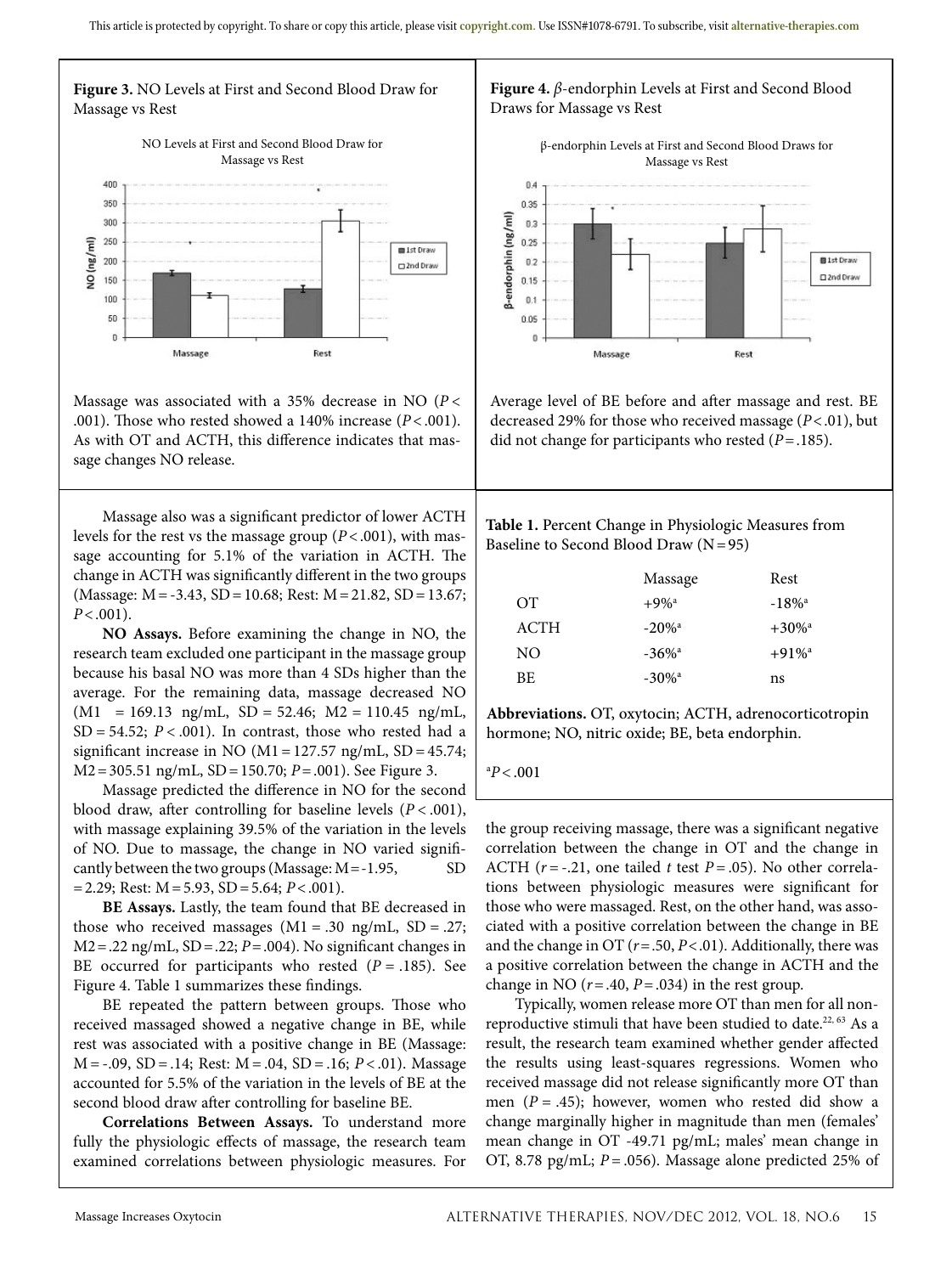the variation in OT change  $(P=.017)$ , and massage and gender explained 30% of the variation in the change. Gender was not a significant predictor of change in ACTH (*P* = .28). Women also released more NO than men (*P*=.023). Gender was not associated with the change in BE (*P*=.81).

#### **Surveys**

Next, the research team used OLS regressions to examine whether personality traits affected the results through their interaction with physiological measures. The team first tested whether self-monitoring tendencies, as measured by the Self-Monitoring Scale, had an effect on the relationship between the experimental manipulation (massage) and physiological changes. The team found that scores on this scale did not interact with whether or not one received a massage for any of the physiological changes.

Next, the research team tested whether attachment style, as measured by the ECR-R, affected physiological changes. The research team found that those who were massaged and had stronger attachments released more OT (*P* = .018). The team did not find a relationship between attachment style and physiologic measures for those participants who rested.

As a final personality measure, the research team tested whether affective intensity, as measured by the AIM, impacted the observed relationships. The team found no effects for those participants in the massage or the control group.

Following earlier work relating oxytocin to trust,<sup>23,25,27</sup> the research team examined how the predilection to trust interacted with massage. The team performed this study by creating a composite score from responses to six attitude questions about trust. This measure significantly interacted with the experimental manipulation for the change in OT (*P*=.005), but not for other physiologic measures.

#### **DISCUSSION**

The research team began this investigation searching for a physiologic mechanism through which one aspect of social interactions, touch, might explain its positive health benefits. Both OT and ACTH were primary candidates. Using a large sample of mixed gender, the research team showed that 15 minutes of skin-to-skin, moderate-pressure back massage resulted in a 17% increase in OT within subjects. This change in OT is consistent with the findings of other studies that used other stimuli to induce OT release and that showed that OT release produced behavioral effects.<sup>35,57</sup> Massage may promote prosocial behaviors such as trustworthiness, generosity, and empathy.23,25,26,28 Such prosocial behaviors help sustain social relationships. Although a previous study by Holt-Lunstad et al found that warm touch was associated with higher salivary OT than levels for a control group, this study did not find increases in plasma levels compared to baseline.<sup>37</sup> Furthermore, the researchers conducted the study with married couples who were trained to touch each other, and therefore does not reflect the effects for those individuals who receive treatment from massage therapists. Rappaport et al also found an increase in OT but only for participants

receiving light touch, not for those who received massage.<sup>38</sup>

In the current study, massage produced a 6% decrease in the stress marker ACTH. By acting on corticotropin-releasing factor (CRF), OT inhibits ACTH release.64-67 Indeed, the research team demonstrated a negative correlation between the increase in OT and the decrease in ACTH. This finding is a likely candidate to explain why social ties reduce morbidity and mortality; interacting with friends inevitably involves touching that reduces a marker for cardiovascular tone.

Contrary to expectations, the research team found that levels of BE decreased in participants who received a massage. Previously, researchers have suggested that BE is the potential mechanism by which massage reduces pain. One study found that massage increased BE,<sup>49</sup> while another found no change.<sup>48</sup> The results from the current study are difficult to interpret, as the participants were not in pain before receiving massage. The team's results are thus unable to clarify the relationship between BE and massage.

Clearly, a complex set of interactions occurs between the substances measured, but OT release is likely the initiator of this cascade of effects as it is released within seconds of a stimulus.<sup>68, 69</sup> Release times for the other substances measured are  $(1)$  5 to 8 seconds for NO,<sup>70,71</sup>  $(2)$  15 seconds for ACTH,<sup>72</sup> and (3) approximately 1 to 2 minutes for BE (in response to nonpainful stimuli).73 The 35% decrease in NO after massage may have contributed to the increase in OT levels. NO regulates OT release, with the stimulation of nitric oxide synthase (NOS) inhibiting OT release.74

Several limitations to this study exist that other researchers should take into account when interpreting the results. First, massage accounted for only a small proportion of the variation in OT, ACTH, and BE, although it did account for a large proportion of the variation in NO. These findings may not be surprising given the substantial variation in most physiologic measures and the many effects of hormones on the body. Second, the assay procedure for OT did not include an extraction step, producing larger values and standard errors than would be found in an extracted sample. The research team's finding of a significant change in OT after massage without extraction was thus less likely, and yet, the study found it nonetheless.

Next, although OT is an anxiolytic, it is also released in response to moderate stress and may signify discomfort. The use of blood draws may have induced stress for participants. Participants were aware initially that the experiment involved blood draws, and the research team encouraged them to withdraw if they were uncomfortable with any part of the experiment. If the stress of the blood draws were driving the results, the control group would have had an increase in OT as well; instead their OT fell, indicating that stress is unlikely to be a concern.

Lastly, the participants in this experiment did not know the massage therapists who were touching them. During debriefing, not a single participant said they felt uncomfortable during the massage. Yet, the touch that occurs during a massage is different than that which occurs during typical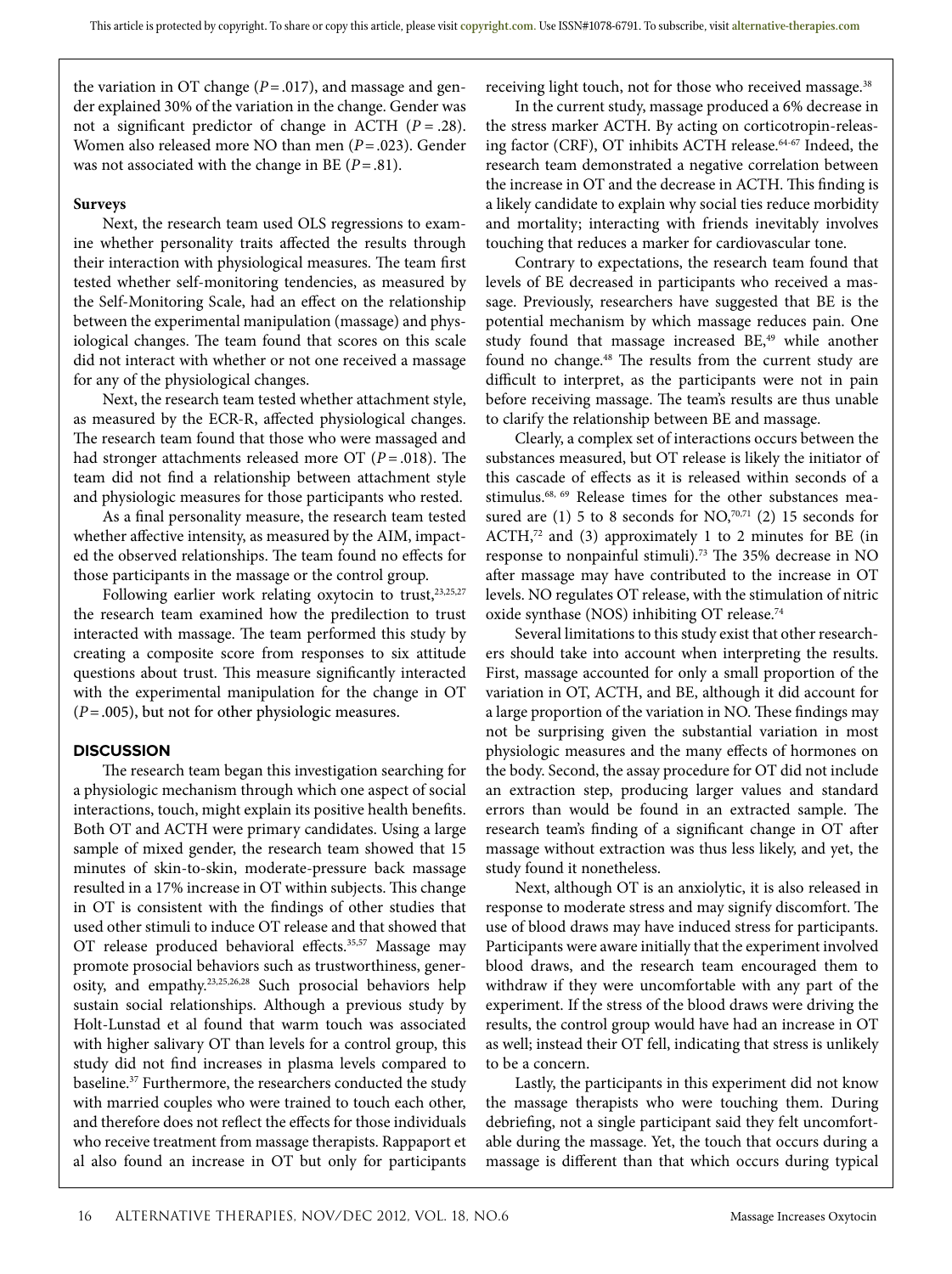social interactions. As a result, the results of this study may not generalize to casual social interactions that do not involve such a high degree of touch, but rather, occur over extended periods of time. The research team did not expect that a brief massage, such as that employed in this study, would have the lasting physiological effects that close relationships can offer.

#### **CONCLUSION**

As researchers continue to discover the stimuli that increase OT,<sup>22</sup> they are beginning to document this peptide's positive health effects. These effects include (1) OT's ability to activate the adaptive immune system,<sup>76</sup> (2) its role as a stress buffer, $24,77$  and (3) its potential ability to mediate depression.75-79 Being trusted is another nonreproductive stimulus that induces OT release.23,25 Trust and touch are an essential part of sustaining social ties. The mediating effects of OT on stress and possibly the immune system that this article reports provides evidence for the mechanism through which social relationships protect health.

#### **Appendix A**

A subset of the participants took part in a single-decision task involving money that has been shown to affect oxytocin (OT) (Zak, Kurzban & Matzner, 2005). Because the research team was interested solely in investigating the effect of massage on physiology, the team removed the effect of participating in the decision task and also the effect related to the amount of money participants sent or received during the task. To do this, the team ran a least-squares regression on each physiologic measure obtained from the second blood draw, with a variable coding for participation in the task and a variable representing monetary decision as the predictors. The team then saved the residuals and added them to the mean of each measure so that a subsequent value of a measure had the effect of the monetary-decision task removed. The team performed this transformation only on measures from the second blood draw for participants who received monetary transfers; no transfers preceded the first blood draw.

To test whether this method of removing effects was successful, the research team ran regressions on the transformed variables with the variables that the team had removed as predictors (Table A1). These tests demonstrated that participation in the task and the decisions were no longer significant predictors. All analyses used these transformed variables.

As a precautionary measure, the research team checked if participation in the task or monetary transfer significantly predicted basal physiologic levels as well, perhaps due to some anticipatory effect. Using regression analysis for both participation and the decision that participants made, neither showed any statistically significant effect on any of the five physiologic measures.

**Table A1.** Measures of the participation in the monetary decision task and the decision itself are unrelated to all physiologic measure for both basal and treatment values.

|             | Effect of<br>social<br>task on<br>baseline<br>blood draw baseline      | amount<br>social | Effect of<br>task on<br>second<br>Effect of blood-draw levels after<br>levels after<br>removing<br>signal on effects of<br>task | Effect of<br>task on<br>second<br>blood-draw<br>removing<br>effects of<br>social<br>signals |
|-------------|------------------------------------------------------------------------|------------------|---------------------------------------------------------------------------------------------------------------------------------|---------------------------------------------------------------------------------------------|
|             | Hormone $(P \text{ values})$ $(P \text{ values})$ $(P \text{ values})$ |                  |                                                                                                                                 | ( <i>P</i> values)                                                                          |
| OТ          | .39                                                                    | .84              | .96                                                                                                                             | .99                                                                                         |
| <b>ACTH</b> | .78                                                                    | .28              | .79                                                                                                                             | .73                                                                                         |
| NO.         | .98                                                                    | .06              | .56                                                                                                                             | .06                                                                                         |
| <b>BE</b>   | .85                                                                    | .99              | .77                                                                                                                             | .13                                                                                         |

#### **ACKNOWLEDGEMENTS**

The research team would like to thank the Gruter Institute for Law and Behavioral Research and the John Templeton Foundation for financial support received for this research.

#### **REFERENCES**

- 1. Goodall J. *The Chimpanzees of Gombe: Patterns of Behavior*. Cambridge, MA: The Belknap Press of Harvard University Press; 1986.
- 2. Goosen C. Social grooming in primates. In: Liss AR, ed. *Comparative Primate Biology. Vol 2, Part B: Behavior, Cognition and Motivation*. New York: Alan R. Liss, Inc; 1986:107–131.
- 3. Hertenstein MJ, Verkamp JM, Kerestes AM, Holmes RM. The communicative functions of touch in humans, nonhuman primates, and rats: a review and synthesis of empirical research. *Genet Soc Gen Psychol Monog*. 2006;132(1):5-94.
- 4. Hart S, Field T, Hernandez-Reif M, et al. Anorexia nervosa symptoms are reduced by massage therapy. *Eat Disord. 2001;9(4):*289-299.
- Morhenn VB, Park JW, Piper E, Zak PJ. Monetary sacrifice among strangers is mediated by endogenous oxytocin release after physical contact. *Evol Human Behav.* 2008;29*:*375-383.
- 6. Berkman LF. The role of social relations in health promotion. *Psychosom Med.* 1995;57(3):245-254.
- 7. Bosworth HB, Schaie KW. The relationship of social environment, social networks, and health outcomes in the Seattle Longitudinal Study: two analytical approaches. *J Gerontol B Psychol Sci Soc Sci.* 1997;52(5):197-205.
- 8. Rodríguez-Artalejo F, Guallar-Castillón P, Herrera MC, et al. Social network as a predictor of hospital readmission and mortality among older patients with heart failure. *J Card Fail*. 2006;12(8):621-627.
- 9. Russell DW, Cutrona CE. Social support, stress, and depressive symptoms among the elderly: test of a process model. *Psychol Aging*. 1991;6(2):190-201.
- 10. Fratiglioni L, Wang H, Ericsson K, Maytan M, Winblad B. Influence of social network on dementia: a community-based longitudinal study. *Lancet.* 2000;355(9212):1315-1319.
- 11. Romans SE, Walton VA, Herbison GP, Mullen PE. Social networks and psychiatric morbidity in New Zealand women. *Aust N Z J Psychiatry.* 1992;26(3):485-492.
- 12. Hanson BS, Isacsson S, Janzon L, Lindell S. Social network and social support influence mortality in elderly men. The prospective population study of "Men born in 1914," Malmö, Sweden. *Amer J Epidemiol.* 1989;130(1):100-111.
- 13. Obisesan TO, Gillum RF. Cognitive function, social integration and mortality in a U.S. national cohort study of older adults. *BMC Geriatr*. 2009;9:33.
- 14. Rutledge T, Matthews K, Lui LY, Stone KL, Cauley JA. Social networks and marital status predict mortality in older women: prospective evidence from the study of osteoporotic fractures (SOP). *Psychsom Med*. 2003;65(4):688-694.
- 15. Kawachi I, Berkman LF. Social ties and mental health*. J Urban Health.* 2001;78(3):458-467.